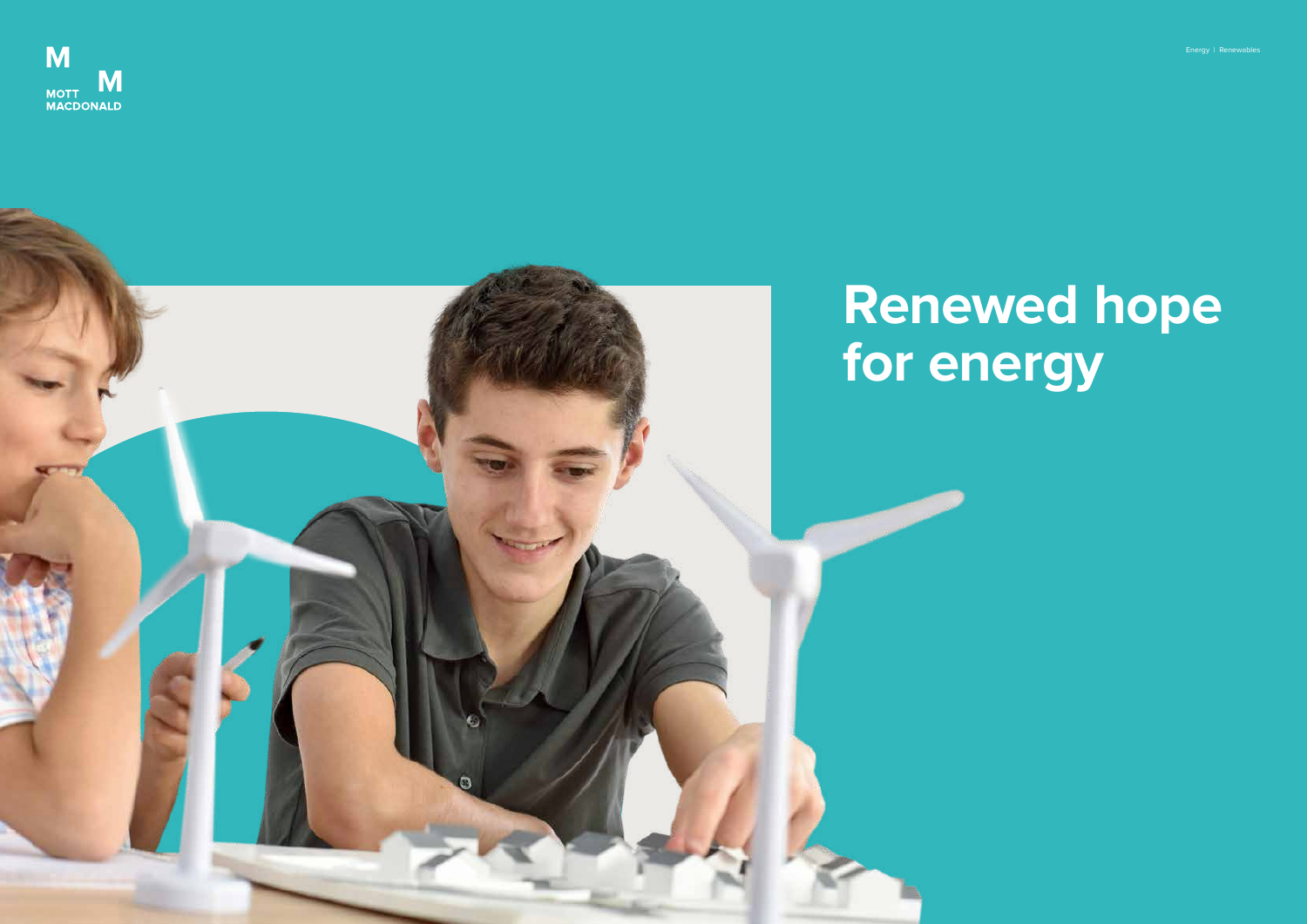#### **Contents**



**Independent advocate** Support across the whole

**4 Helping to spark change** How we bring renewable energy projects to life



**A brave, new world**

Abandoning fossil fuels for renewables to generate electricity

**8** lifecyle of an asset



**12**

**Powering the future** Supporting new technologies

and methods

**14 South Africa**

Exemplar programme for renewables procurement

**10**

**Sustainability goals** Limiting impacts on local communities and the environment

**9**

**Energy advisor** From market analysis and policy insight to investment appraisals and transaction advice

#### **30**

**Pakistan** Hydropower high in the Himalayas



**22**

**Cyprus** A strategy for a new electricity market

**20 UK**

Tidal turbines with multiple added benefits



#### **28 Tanzania** Capacity building for geothermal energy

**18**

**Latin America** Milestone onshore wind projects

#### **26 The Netherlands** Reaching financial close on one of the world's largest offshore wind farms

**16**

**Japan** Large-scale PV on a retired salt field

#### **24**

**South Africa** Innovation in concentrated solar power

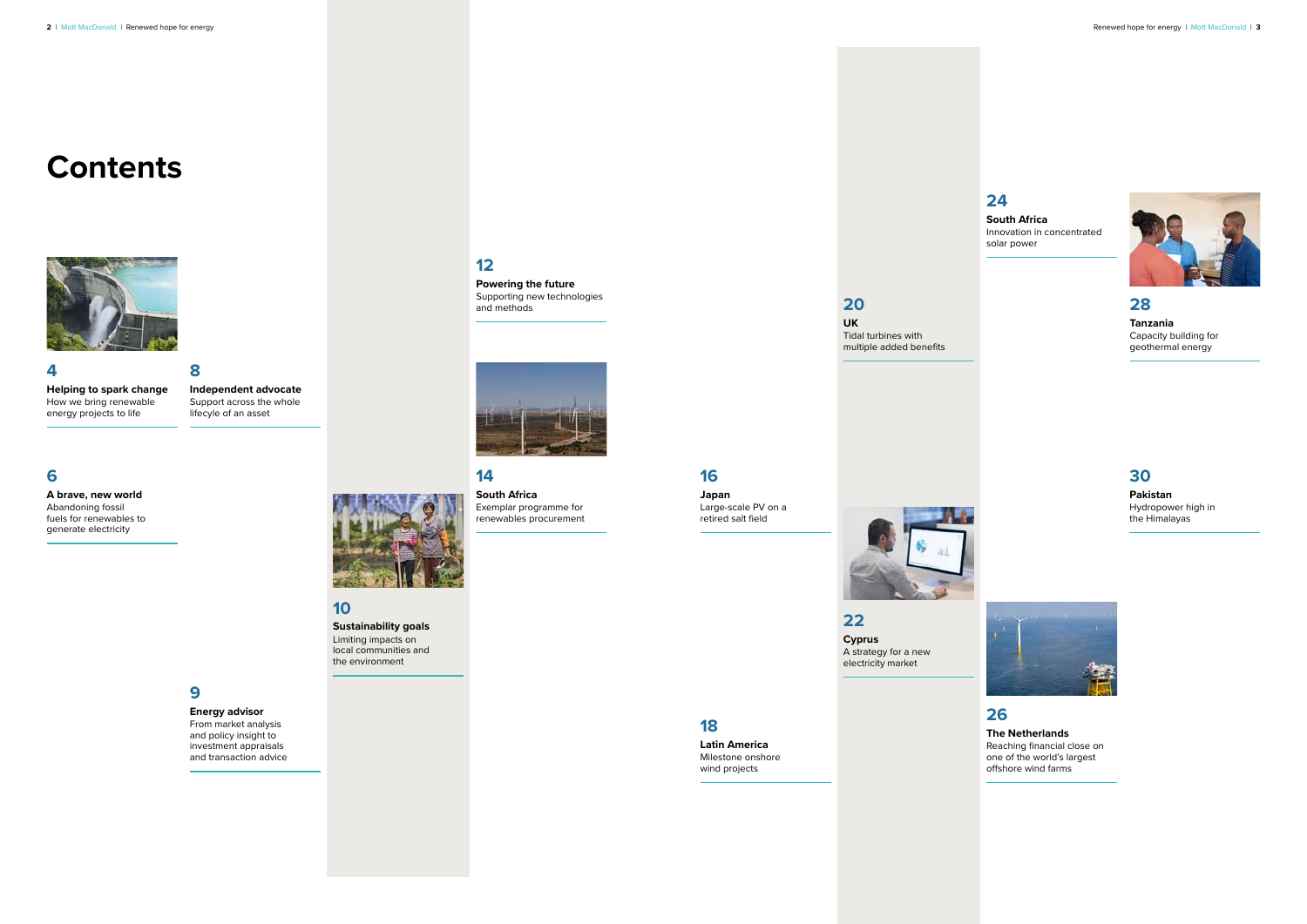



# **Helping to spark change**

Renewable energy capacity across the world is growing exponentially. According to IRENA, a further 167GW of renewable power was installed worldwide in 2017, up from 164GW in 2016 and 157GW in 2015 – the third consecutive year that more renewable than conventional energy capacity was added.

> We maintain our sector-leading expertise in hydropower, providing technical, contract and financial advice on projects around the globe, including the awardwinning US\$1.2bn, 450MW Chaglla hydropower project in Peru, which includes construction of one of the largest concrete-faced rockfill dams in the world.

> Our teams are also helping to marry pump storage hydro and solar as hybrid systems become more important to utilise the advantages of different generation technologies. The Kidston combined solar and pumped storage facility in Australia repurposes two 300m deep disused gold mine pits to create 500MW capacity. Our solar activities include bringing CSP and storage to South Africa and developing the 257.7MW Sakuto solar array in Japan. Onshore wind projects include

We have extensive experience in renewable power at Mott MacDonald. Globally, over the past 10 years we have provided engineering services for 30GW of hydropower, 80GW of wind, 17GW of solar PV, 6GW of concentrated solar power (CSP), and 12GW of geothermal capacity.

Our energy expertise goes back a long way. From Sir Murdoch MacDonald's work on the Aswan Dam in Egypt, our engineers have been working for more than 100 years to help deliver power to people and communities. We have worked on many landmark power projects across the world, covering a range of technologies, often with technical challenges requiring novel solutions as 'firsts' in the industry. It is a proud heritage and one we strive constantly to continue.

30GW **hydropower**



80GW **wind**

the Penonomé wind farm in Panama, the largest in Central America, and Lake Turkana in Kenya, the largest in Africa. We worked on Princess Amalia, the world's first offshore wind farm to be project financed. We are also at the forefront of spreading offshore wind, working on Block Island, the first wind farm in US waters and one of the first outside of Europe.

Meanwhile, our extensive capability in transmission and distribution, including in high voltage direct current (HVDC) and undersea cabling, ensures the power from renewables is moved from where it is generated to where it is needed, and that operators everywhere can meet the challenge of balancing a grid reliant on renewables and meeting peak demand.

We are a connected business, meaning we are joined up across sectors and geographies. This gives clients access to exceptional breadth and depth of expertise. Often input from specialists in supporting infrastructure is as important as energy expertise and financial acumen in delivering a successful project. The 50MW Salkhit or Windy Mountain wind farm in Mongolia is more than 75km from the capital, Ulaanbaatar. The hot summers and very cold winters made construction difficult and required technical expertise and experience from multiple disciplines in the business. costs and add value for clients. BIM is also a key part of our asset management capability, helping clients to future-proof their assets and gain efficiencies. All our thinking considers the impact of sustainability, which drives the development of renewable generation. Our environment and social specialists ensure renewable projects meet international standards, limiting the effects on their surroundings.

Our focus on collaboration across disciplines enables us to take a holistic view of a project and identify risks, opportunities and synergies, ensuring learning and solutions delivered elsewhere can be applied to reduce costs and drive better outcomes. And, as a global company, it's a way of working that combines our best local and international expertise. We are also a digital business, employing the latest technologies, such as business information modelling (BIM), to reduce delivery

Over the following pages, you can read how we are helping clients around the world to bring about the renewables revolution.

**Phil Napier-Moore**, global practice leader, renewable generation

#### Over the last 10 years we have helped deliver: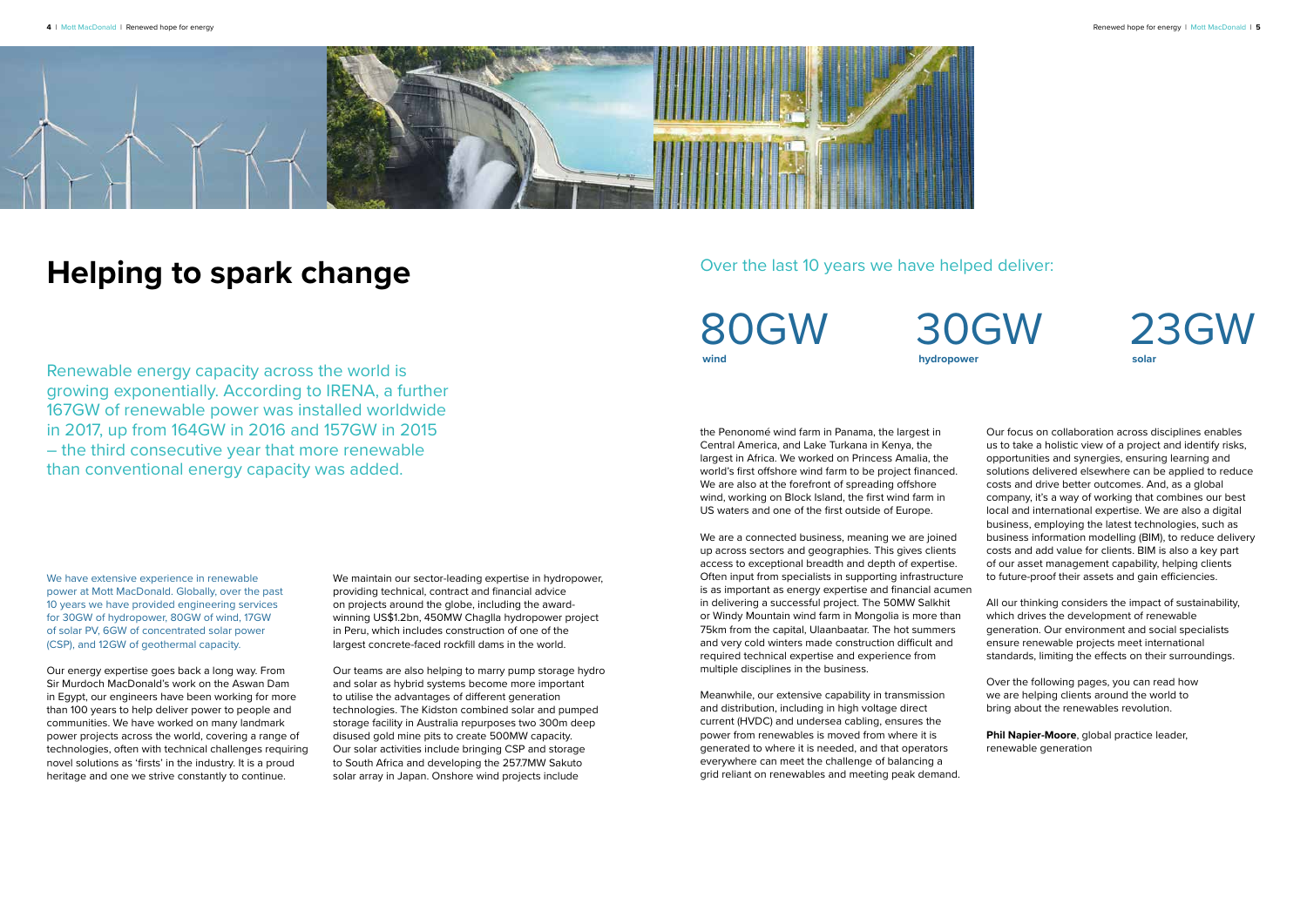#### **A brave, new world**

National clean energy goals to meet climate targets and reduce air pollution are increasingly common across the world, and a growing number of countries are abandoning fossil fuels for generating electricity.



Two events in 2017 from the UK illustrate this shift. In April, transmission company National Grid reported that the country had its first coal-free power generation weekday since 1882, when the world's first coalfired power plant started generating electricity in London. Two months later, on 7 June, it announced that renewable sources of energy generated more electricity than coal and gas combined for the first time.

It is a similar picture worldwide. The International Energy Agency (IEA) reports that in 2016, global coal production fell significantly, while several countries, including Germany, Canada, France and the UK, have pledged to phase-out coal-fired generation – the latter two by 2023 and 2025 respectively. Meanwhile, China plans to invest 2.5trn yuan into renewable power generation between 2017 and 2020 as it continues to shift away from coal power. Globally, the IEA predicts that renewable energy capacity will increase 43% by 2022, to more than 920GW. Hydropower will remain the largest source of renewable energy in 2022, followed by wind, although much of the forecast growth will be driven by solar photovoltaics (PV), which is benefiting from continuous technology cost reductions. Other renewables technologies such as marine, geothermal, bioenergy and concentrated solar power are emerging, albeit more slowly than hydro, wind and solar PV.

The policy framework supporting the different renewables technologies is shifting. The feed-in tariffs that many countries adopted to accelerate investment in renewables by paying a premium above the retail and commercial electricity price are increasingly





**increase in global renewables capacity, 2017-2022**

being replaced. To cap expenditure and drive down industry costs, financial incentives are now more likely to be funnelled through competitive auctions, with generators bidding to supply electricity to the grid over a fixed period for a fixed price. Auctions are helping to make electricity generated by renewable sources cheaper. According to the IEA, solar power was contracted at a global average price of US\$50/MWh in 2016, compared with almost US\$250/MWh in 2010. It is a similar picture for wind energy. The winning bid for phases one and two of the Borssele offshore wind farm off the coast of the Netherlands averaged €0.727/kWh. This fell to €0.545/kWh for phases three and four.

Lower subsidy and continuing expansion are signs of maturity of renewables technology and increased investor confidence.

Lower subsidy and continuing expansion are signs of maturity of renewables technology and increased investor confidence.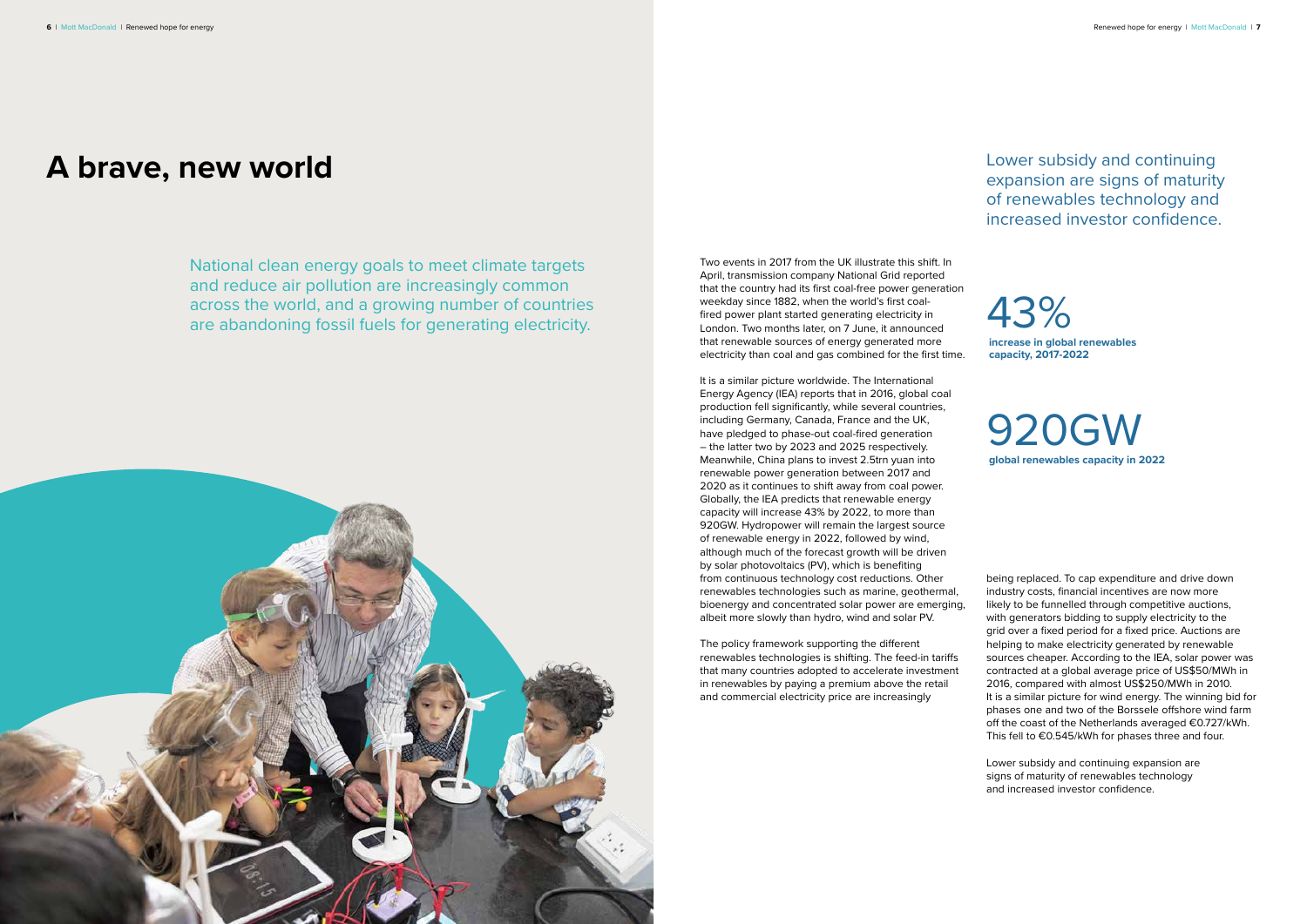

# **Independent advocate**

The successful delivery of a renewable energy project is a process – from analysing the market and assessing feasibility to finalising the detailed design and effectively managing procurement and construction, and decommissioning at the end of life. Our energy teams consist of technical engineers, as well as environment and social scientists, economic and financial specialists and project and programme managers, and our services cover a project throughout its lifecycle. We also provide support for different clients, including acting as owner's engineer, supporting public authorities and advising investors and lenders.

As owner's engineer we act in the interests of power plant owners, operating as their independent advocate through the project delivery and onwards to operation. We have teams of engineers experienced in front-end and detailed engineering design, preparation of tender documentation and undertaking bids reviews, and providing site supervision.

We provided multidisciplinary services for Fishermen's Energy to assist it in developing a 25MW pilot project for offshore wind off the coast of New Jersey. Our work helped to structure the project and reduce costs. In South Africa, we were owner's engineer during construction on behalf of the Cape Town-based owner and developer, Umoya Energy, on the 66MW Hopefield wind farm, the first to become operational under the Department of Energy's Renewable Energy Independent Power Producer Procurement (REIPPP) programme.

> We were also advisor on the €2.8bn Gemini wind farm off the coast of the Netherlands, which in 2014 was the largest power deal to ever reach financial close. We delivered due diligence and

Combining renewables with emerging technologies to create hybrid arrangements to meet grid requirements is beginning to emerge. We were owner's engineer for four solar PV projects in a national park in South Africa. Our work included the site assessment, optimum solution investigation and technical inputs to the procurement phase as well as supervising construction and commissioning.

### **Energy advisor**

Our energy advisory services include analysis of markets, policy and regulation, system studies, investment appraisals, capacity building, transaction advice and support for innovative technologies and methods. We employ a range of modelling tools, such as PLEXOS, the electrical power market simulation software.

In Jordan, we are assessing energy storage options for the country on behalf of the European Bank for Reconstruction and Development (EBRD). Our overall aim is to help the EBRD to put together a detailed energy storage roadmap for the country, with a particular focus on enabling regulation.

Another example is our ongoing work helping a Japanese solar business investigate investment opportunities in eight countries across Europe, the Middle East and Africa. The assessment of policy, market and regulatory landscapes is supported by technical and geographical information systems (GIS) studies to identify and evaluate preferred areas for deploying solar PV.

helped to achieve a successful financial close; and, during construction, advised on progress and mitigating risks associated with health and safety, design, manufacturing and environment. The shift away from direct subsidies for renewables has implications for operators and we have supported the onshore wind industry in the UK by developing a financial model to help it understand the impact of moving to auctions under the Contracts for Difference (CfD) regime.

In the Caribbean, we devised a regulatory framework to help the region meet its ambitious renewable and energy efficiency targets, while the government of South Africa appointed us as lead consultant for the design and delivery of a procurement process to introduce renewable energy projects across the country (p14). The success of the South African programme has made it an exemplar model for renewables in countries worldwide.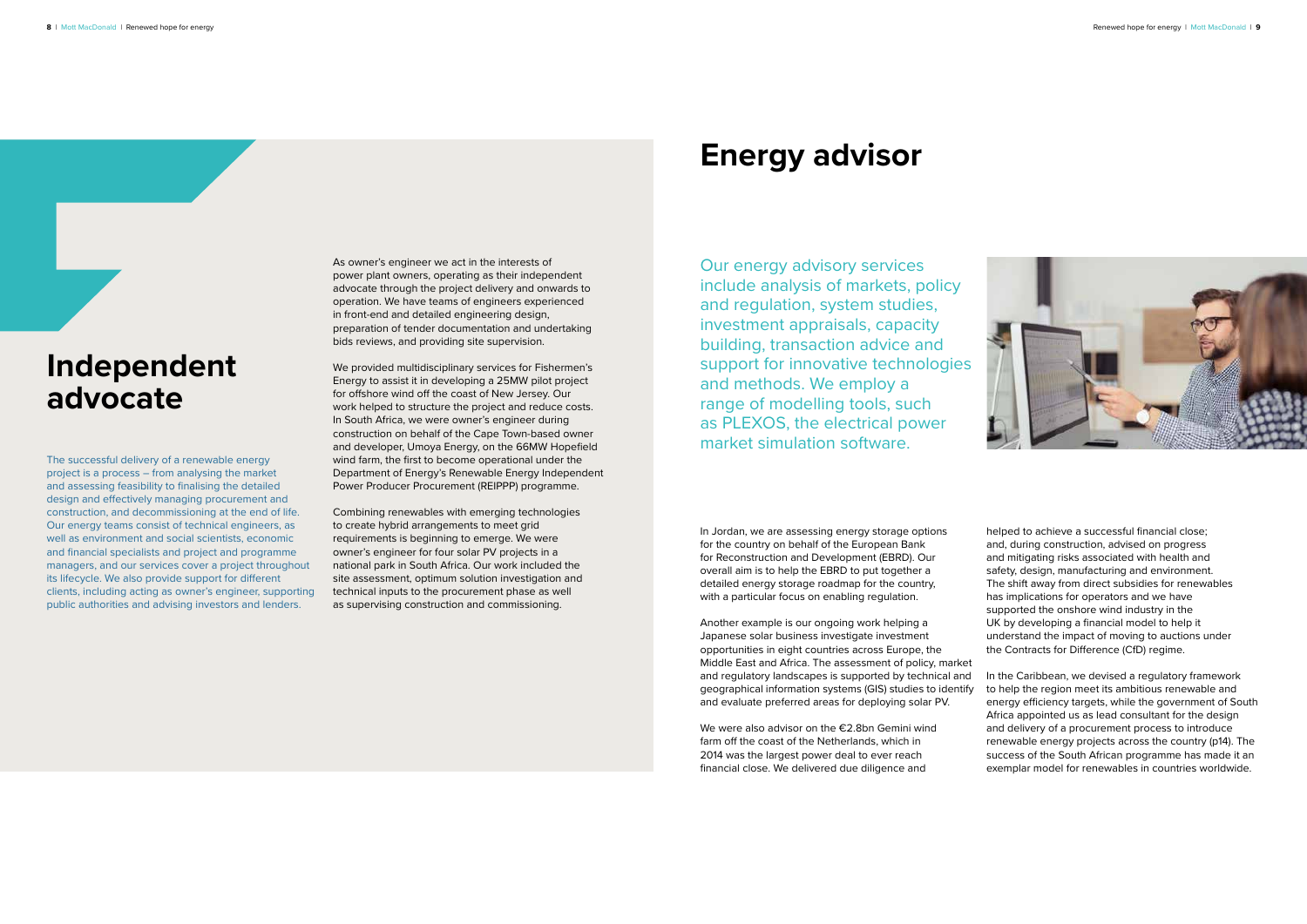#### **Sustainability goals**

Environment and social outcomes

Energy projects have the capacity to do harm to the environment and local communities if not managed properly. All projects must be assessed for their environment and social impacts, at development, construction and operational phases. Assessment includes risks to the ecology, biodiversity and people as well as the likelihood of causing pollution.

Environmental and social impact assessment (ESIA) is a process for systematically identifying and assessing likely impacts of a project on the natural and human environments. Determining significant effects and ensuring these are minimised in the design is crucial to safeguarding people and other living organisms as well as habitats, and ensuring projects are sustainable, comply with regulatory conditions and can attract international investment.

The bankability of projects is dependent on completing an effective ESIA process, and our environment and social specialists work with their technical colleagues to help clients identify optimal solutions that maximise low-carbon innovation with minimum impact on natural and human environments.

For the 1.8GW Benban solar complex in Egypt, we are undertaking due diligence and construction monitoring activities in accordance with guidelines from the International Finance Corporation and EBRD. Our work covers 29 solar PV projects to ensure the environment, communities and workers are safeguarded from risks.

We also assisted developers with an ESIA, followed by environmental management to international standards, during the construction of the Shuakevi hydropower project in Georgia, a 400MW hydropower cascade on the Adjaristsqali River. This service complemented our technical role as owner's engineer on the scheme.

In the marine environment, our services cover monitoring and management of coastal and offshore infrastructure, as well as coastal management practices for nearshore and offshore power generation and transmission; for example, our geotechnical and coastal engineers are advising on all aspects of the construction stage of the landfall cable for the East Anglia array in the UK North Sea, 48km off the coast, bringing power to shore.

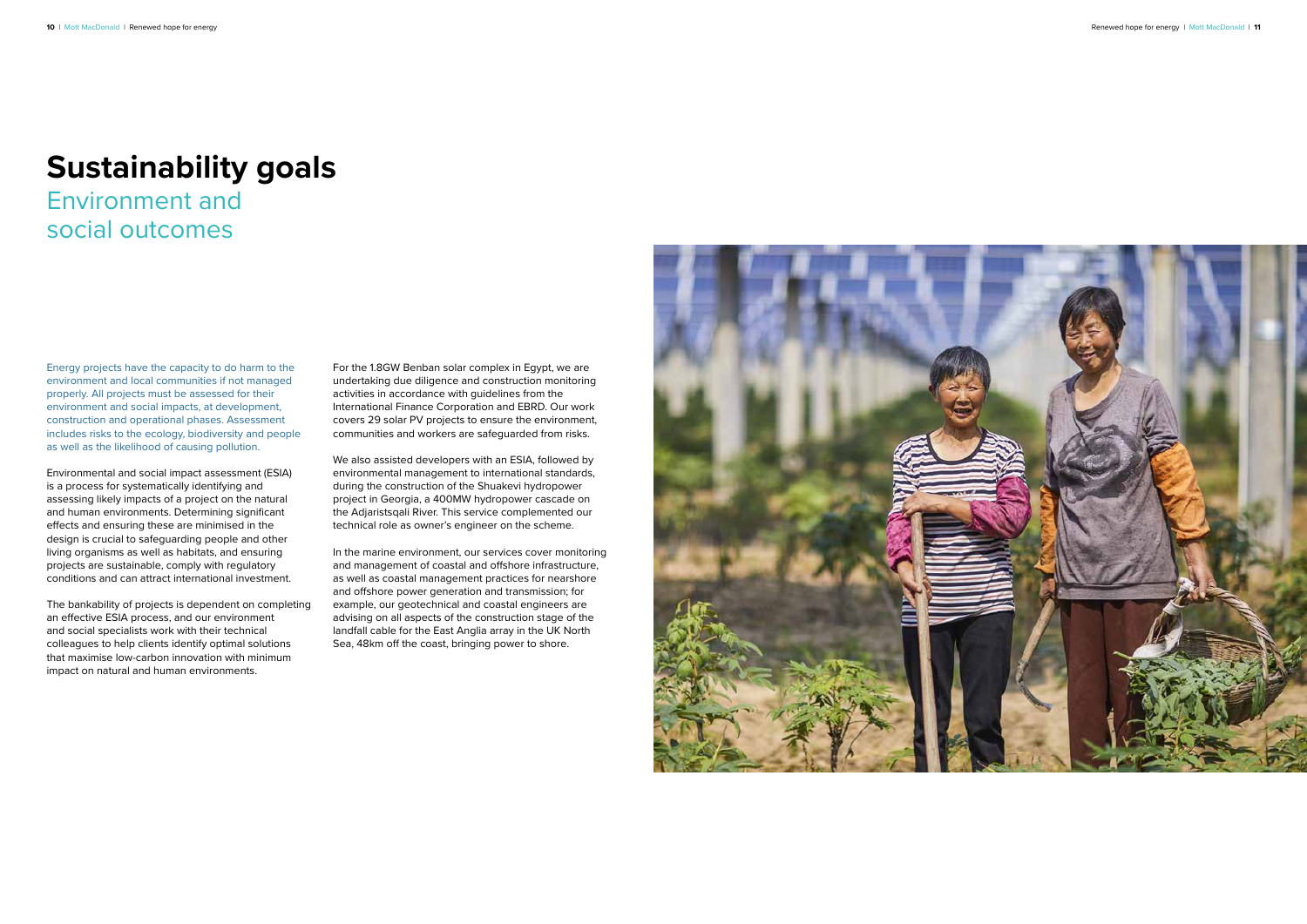# **Powering the future**

#### Innovation in energy

Innovation lies at the heart of the renewable energy revolution, making the different sources cheaper and more efficient. Technology is changing all the time. The wind sector illustrates this. Turbines are getting bigger, particularly offshore, as well as more aerodynamic. Over the past 20 years, rotors have increased from about 46m in diameter to 122m, while towers are often 90m above sea level. The larger the diameter, the greater the area that can be swept, and taller towers catch the faster-blowing winds at higher altitudes.

More powerful and efficient turbines are helping to bring down the price and this is expected to continue. In 2017, Bloomberg New Energy forecast that the levelised cost of offshore wind – the unit cost of electricity over the lifetime of a generating asset – will decline 71% by 2040, while the cost of onshore wind will fall over the same period by 47% – on top of the 30% drop of the past eight years.

Innovation is key to reducing the cost of renewables and ensuring grid resiliency as the conventional centralised system of generation disappears. We have worked on innovative projects to incorporate energy storage to maximise energy yield, provide energy security, limit variably of output to the grid and provide ancillary services to the network operator.



This includes supporting the UK government's Energy Entrepreneurs Fund, which provides capital grants to support the development and demonstration of innovative technologies and/or processes in the areas of energy efficiency, power generation and energy storage. We are acting as incubation advisors for the scheme, helping companies increase the chance of successfully bringing their innovation to market.

Example projects under the fund include: a tidal turbine platform to speed up installation, optimise energy yield from turbines and reduce maintenance burden; a solar PV-T panel to provide increased electrical production and meet thermal demands from a single panel; and vertical axis wind turbines – suitable for installation in thin corridors of land such as railway tracks.

Our engineering expertise is supporting the development of innovation technologies. We applied the skills and knowledge gained from working for more than 100 years in hydropower to the Swansea Bay tidal lagoon project, playing a key role in the development of a variable speed turbine solution that will pump and generate in two directions to harness maximum electrical energy from the tidal cycles. When complete, the proposed 320MW plant will provide, on average, 14 hours of reliable renewable electricity generation every day, powering more than 155,000 homes.

Innovation is key to reducing the cost of renewables and ensuring grid resiliency as the conventional centralised system of generation disappears.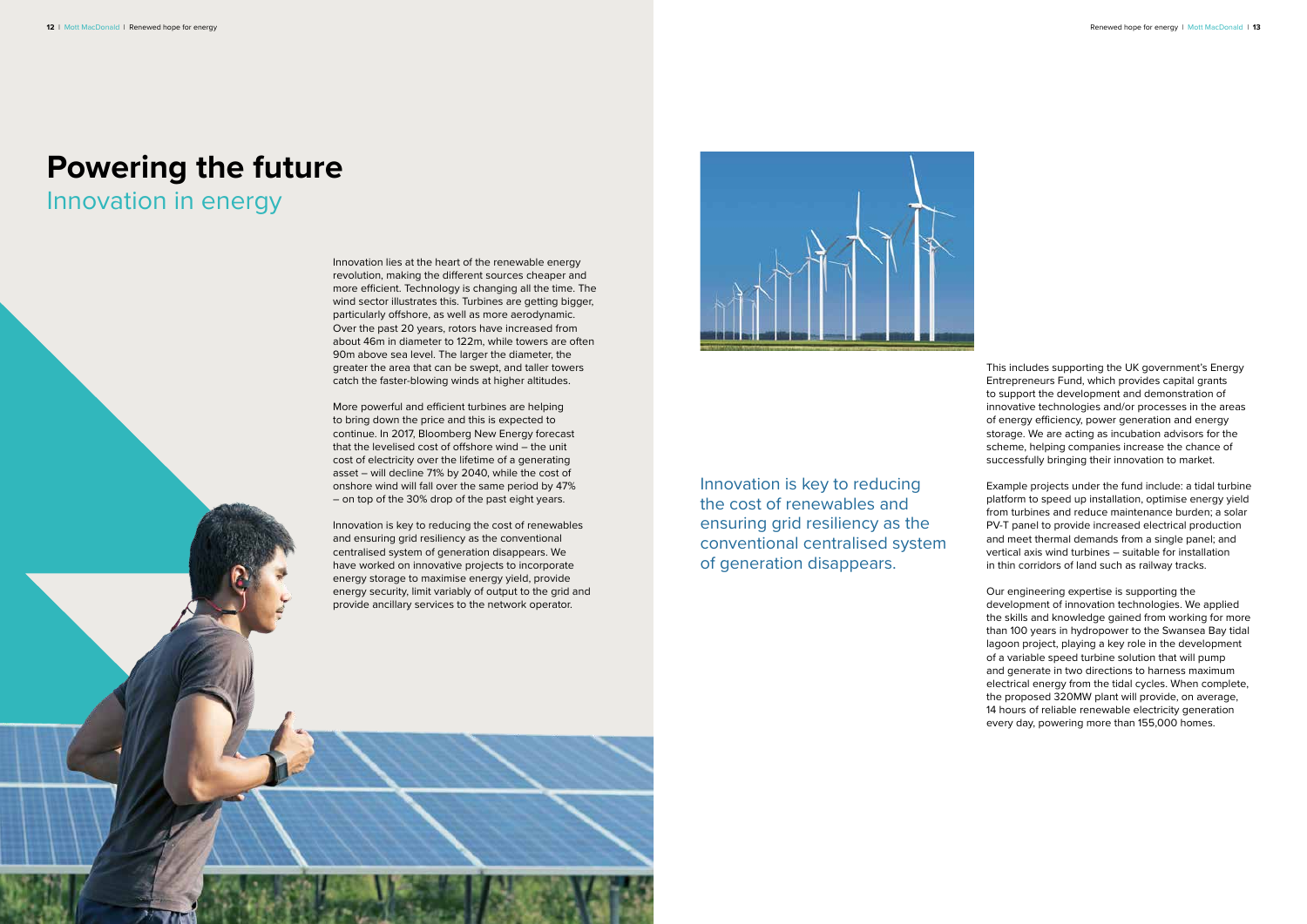#### **South Africa** Procuring renewable energy projects

Renewable energy plants are regarded as a way of boosting energy security in South Africa, a country prone to power cuts. In 2010, the government appointed us as lead consultant for the design and delivery of a process to introduce renewable energy projects across the country.

Working for the National Treasury and Department of Energy, our role included managing government stakeholders and acting as legal, financial and technical advisors on the Renewable Energy Independent Power Producers Procurement (REIPPP) programme. We provided technical and commercial advice for documentation, including the request for proposal and power purchase agreement between the utility and network operator, and evaluating all submitted bids for technical compliance.

Designing the process was the most challenging aspect. The support mechanism had to be value for money, which pushed us away from a simple tariff system. However, we were aware of flaws in the design of auction systems in other countries, with bids sometimes so low that contract winners later realised that they could not deliver the project.

We opted for a blended approach consisting of an auction system, which incorporated minimum requirements for the bidders to provide confidence the proposed projects were viable. The programme also had to comply with national employment and training policy, and the government's ambition to manufacture some of the renewable energy generating equipment domestically. Collaboration was key to completing the project on time. We worked with the government rather than for them. We exchanged ideas and talked about what would work in South Africa.

With the auction programme ongoing, we have been able to tweak each round to incorporate lessons learned from previous rounds.

Five auction rounds have been completed under the REIPPP programme since it was introduced in 2011, with more than 6GW of renewable energy capacity procured from more than 100 projects. By February 2018, 3.7GW across 61 projects was in operation. Wind and solar PV have proved the most popular with developers, but concentrated solar power (CSP), landfill gas, biomass and small hydro projects have also been contracted.

The South African model is now seen as an exemplary programme for renewables worldwide and has been used as a starting point by other developing countries.

**James Dodds**, project manager and renewable energy engineer

#### 6GW **of renewable energy**



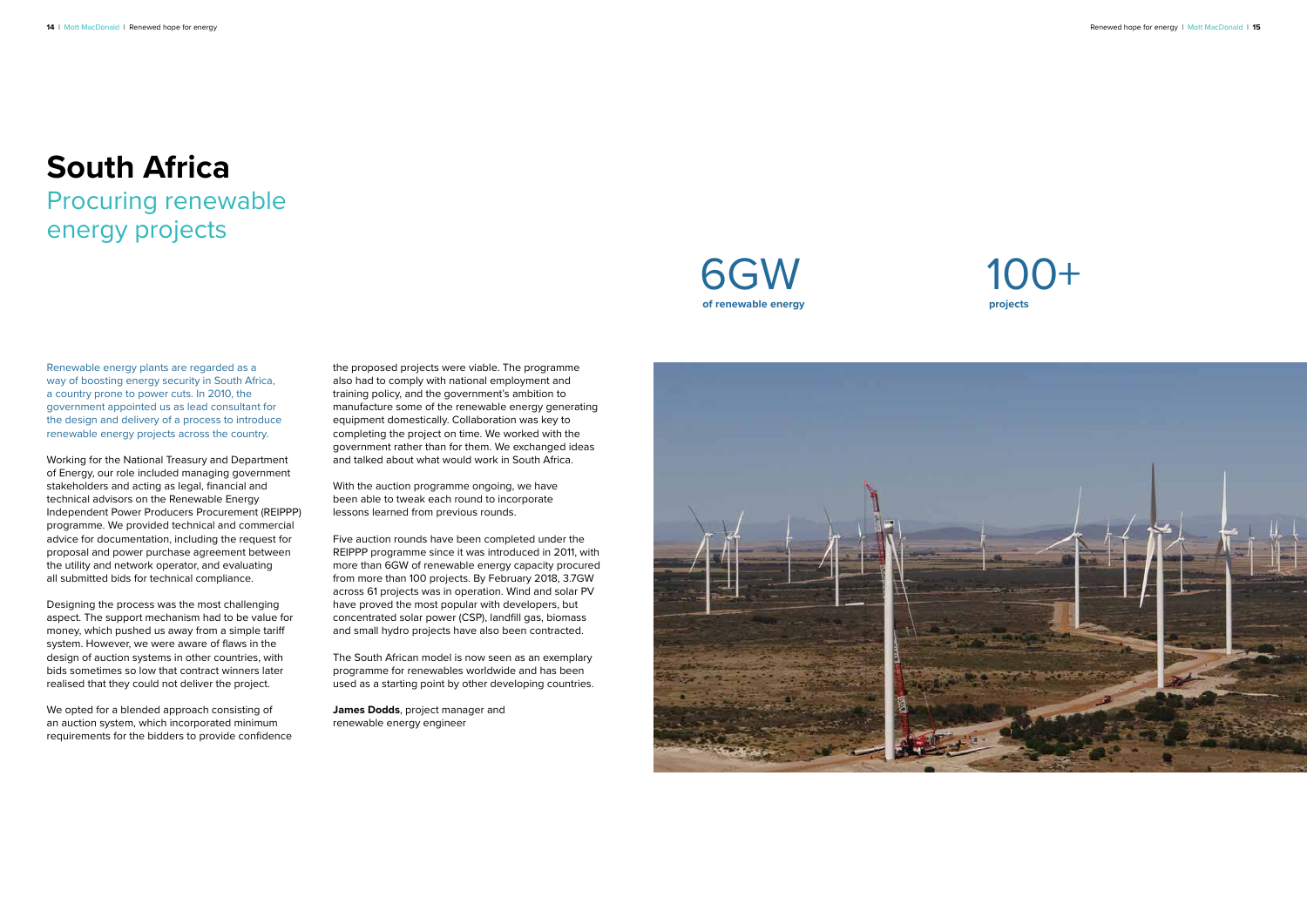#### **Japan** Large-scale PV on a retired salt field

Setouchi Kirei is the largest alternating current solar PV project in Japan. The US\$1.1bn project is located on a retired salt field near the city of Setouchi in southern Okayama Prefecture.



235MW **capacity**



We acted as owner's engineer during the development phase of the project for developer Setouchi Kirei Future Creations. The role involved assessing plant performance and drafting plant test procedures, supporting contract negotiations and advising on procurement.

One of the challenges was the lack of adequate forecasts for irradiance at the site. We introduced a new way of improving the accuracy of estimates and got the backing from investors for our approach. This involved using data from the local weather station to correct satellite information to estimate long-term irradiance. The lack of weather stations and the high spatial variability in irradiance throughout the Japanese archipelago means our approach can be replicated across the country to accurately represent irradiance differences.

There is a nature conservation area within the Setouchi Kirei site, so environmental concerns were to the fore when designing and scheduling construction work. This included scheduling construction around the visits of the rare Eastern Marsh Harrier, which comes there to breed between February and August.

The team used international standards in drafting the contracts for the engineering, procurement and construction, as well as for contractors' handling operations and maintenance. These were different from those typically used in Japan, since utility-scale solar PV plants were not common in the country at the time. Persuading the client and contractors to accept international standards involved discussions and negotiations on PV module testing procedures, contracts and procurement. We had to demonstrate an in-depth understanding of the subject matter and knowledge of the Japanese context.

Our multidisciplinary team is currently managing the construction schedule and supervising building quality at the PV plant as well as for the 16km transmission line and a reinforced seawall embankment on the coastal side of the site, which is designed to prevent flooding. The plant will comprise more than 900,000 PV modules and is expected to begin operations in 2018.

**Tatsu Kikuchi**, project manager and renewable energy engineer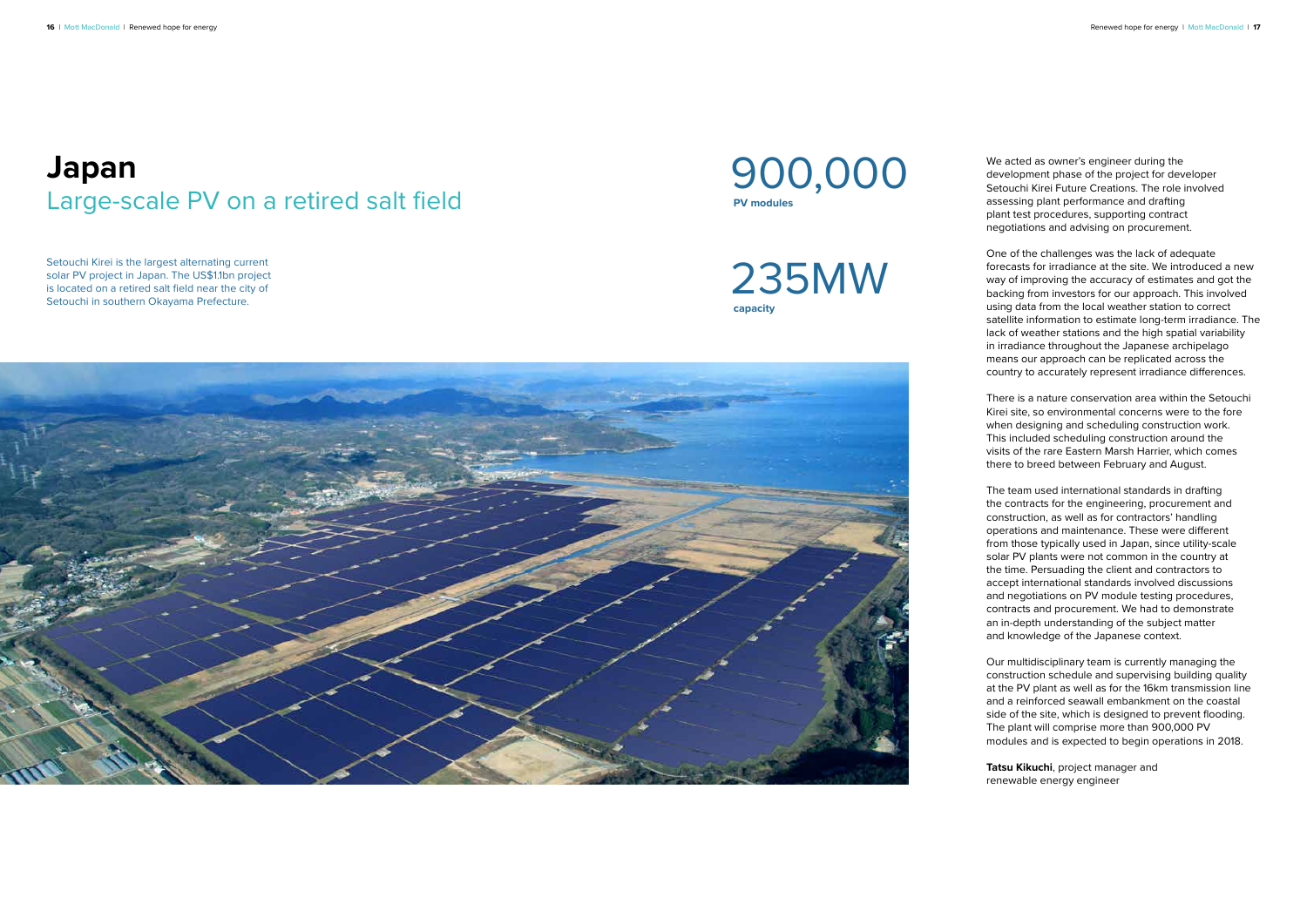

#### **Latin America** Milestone onshore

# wind projects

Over the past decade, we have been involved in about 50 onshore wind projects across Latin America. Our work has been mostly as advisor for investors, which involves a holistic review of project documents from a technical, environmental and commercial perspective. We have also acted as owner's engineer to support the development of wind farms in the region.

442MW **Reynosa wind farm in Mexico**

270MW **Penonomé plant, Panama's first wind farm**

550MW **onshore wind plans in Argentina** 

Currently, the largest markets are Argentina, Brazil, Chile and Mexico. Restructuring of the energy market in Mexico is an incentive for energy companies to invest, and the government has plans for significant wind and solar generation. Meanwhile, Argentina recently launched a tender for 550MW of onshore wind as part of its programme to lift the proportion of electricity generated by renewable sources to 20% by 2025.

Our work across Latin America is predominantly as lenders' engineer, which involves assessing a scheme against technical, environmental and safety criteria, and producing a report for investors to inform their decision-making. We work as owner's engineer on around 20% of projects.

We have a specialised team to serve the Latin American wind market based in Houston, US, as well as offices in Colombia and Brazil. Having a dedicated presence enables our team to better understand the needs of clients and stakeholders, and to provide advice about electrical grid and environmental aspects of power projects first-hand. It has also strengthened our relationship with commercial and development banks and export credit agencies in the region and globally. Since 2010, we have worked on projects in the region worth about US\$10bn. These include the 50MW Orosi wind farm in Costa Rica, which in 2013 won Project Finance magazine's award for best Latin America wind deal. We worked as lenders' engineer for the 270MW Penonomé plant, Panama's first wind farm. We also have a strong presence in Uruguay, working as technical advisor on the financing of 10 projects.

Two projects in the Latin American portfolio stand out as particular milestones. Cerro de Hula in Honduras was one of the first large wind projects in Latin America. The wind farm helps tackle energy shortages and supports the national government's plans to promote the use of renewable energy technology. We acted as lenders' engineer for the US\$290M, 102MW plant, carrying out a comprehensive review of the project, including designs, energy yield, contracts, construction and operational methodology, environmental and social assessment, as well as technical inputs to the financial model.

The 442MW Parque Eólico Reynosa wind farm is another important project we are working on. The US\$600M project consists of 123 wind turbine generators and is Mexico's largest wind farm to date and one of the biggest in Latin America. It will provide energy to approximately 900,000 people and avoid the emission of 739,000t of carbon each year. The wind farm will also help Mexico reach its overall target of generating half its electricity from clean energy sources by 2050.

**Carlos Riano**, project manager and renewable energy engineer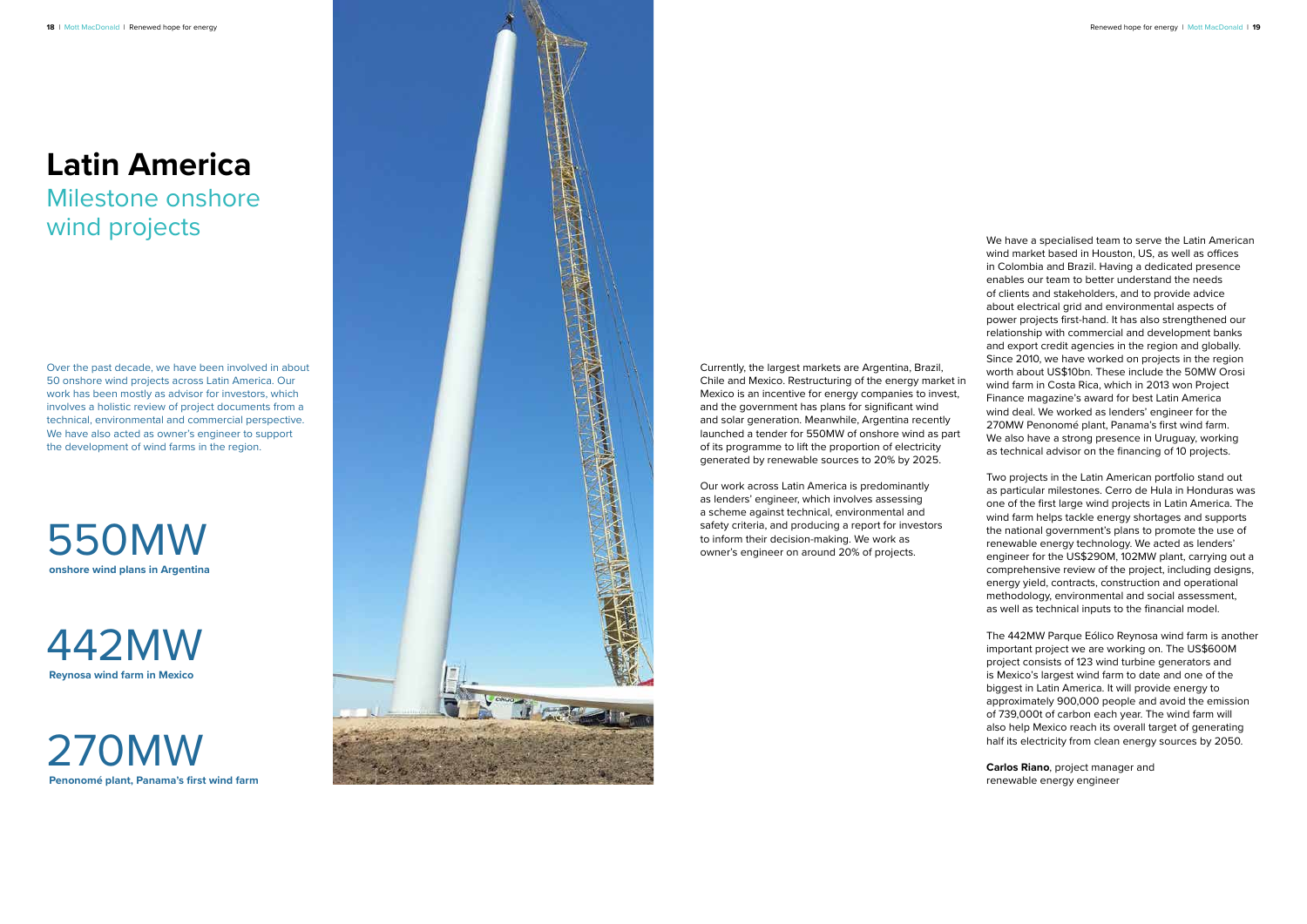#### **UK** Tidal turbines with multiple added benefits

A tidal energy project in north west England could transform the region's energy profile, improve transport links and flood defences, and boost job creation. The project's proponent, Northern Tidal Power Gateways, has appointed us to advise on the scheme, which it is proposing to build in Morecambe Bay and the Duddon Estuary.

1.5M **homes with power** It involves the construction of tidal gateways. These will incorporate tidal turbines with a dual carriageway on top, linking the M6 in the south to Millom in the north. The Morecombe Bay gateway has the potential to produce 7000GWh of electricity a year, enough to power around 1.8M homes, while the scheme across the Duddon Estuary could generate about 700GWh, the equivalent of powering around 180,000 homes. Meanwhile, the dual carriageway could cut journey times across the industrial hub of Barrow-in-Furness from two hours to 25 minutes. Estimates indicate that the £10bn project will generate more than 7000 building jobs, and more than £300M gross value added (GVA) a year to the region's economy during construction.

Combined benefits from increased employment, improved connectivity, economic growth, flood control and protection, and an enhanced environment, have been estimated at more than £1bn a year.

The project is in scoping stage, and we have undertaken multiple studies across a myriad of disciplines to assess potential energy generation, road users, revenue, and environmental constraints and benefits.



#### 6500GWh **of electricity**

The sheer scale of the Northern Tidal Power Gateway is demanding. Based on current capacity, it would take the entire world's hydro turbine manufacturing resources to produce the 132 machines required. There are also technical challenges in terms of connecting a large number of intermittent machines to the grid.

The location is environmentally sensitive, with the bay and estuary jointly designated as a Special Protection Area (SPA). When you look at long-standing tidal projects, such as in San Malo in France, the big concern has always been the mudflats that are exposed at each turn of the tidal cycle. Past projects have always changed the range of the inter-tidal zone, which is a crucial to maintaining these unique ecosystems. However, a recent technological breakthrough enables turbines to replicate the natural tidal cycle of the area. Variable speed turbines can generate energy and pump in two directions, maintaining the amplitude of the inter-tidal zone. This brings further potential benefit in reducing flood risk and mitigating sea level rise.

The aim is for construction to begin in 2024, with Duddon Estuary producing power by 2027, and full completion in 2031.

**Shaun Benzon**, project manager and hydropower engineer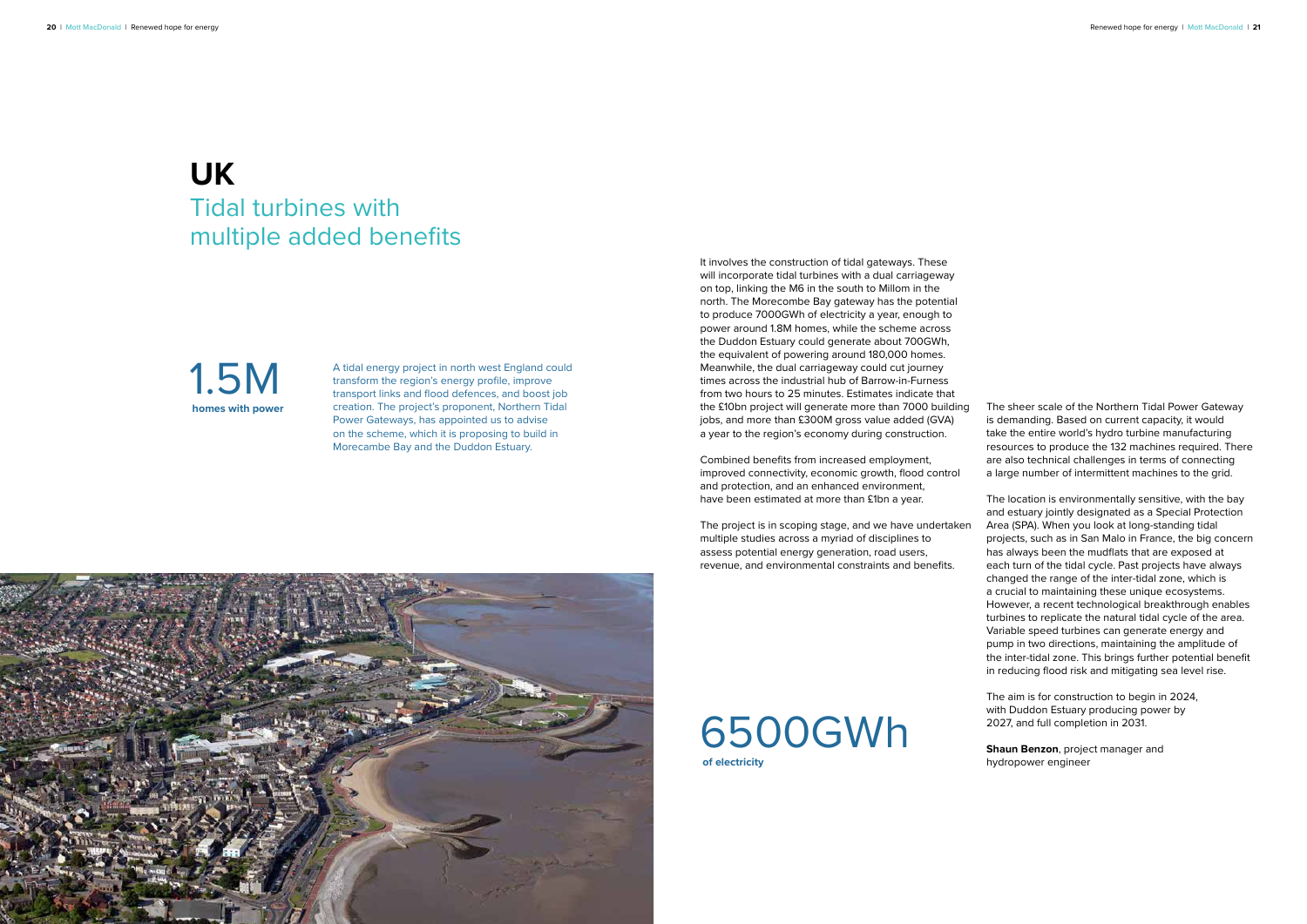#### **Cyprus** A strategy for a new electricity market

The Electricity Authority of Cyprus (EAC) has appointed us to advise on optimising its resource utilisation for generation development and expansion. The utility is currently the sole provider of electricity in Cyprus, but the government is opening up the market to new participants to comply with EU rules.

Our energy advisory team is supporting the EAC with decisions about existing and new energy plants by exploring various scenarios using the modelling tool PLEXOS. The business strategies being developed need to take account of several complexities. First, Cyprus plans to move away from its reliance on imported heavy fuel oil and invest in infrastructure

![](_page_11_Picture_6.jpeg)

16% **renewable energy target for Cyprus**

![](_page_11_Picture_3.jpeg)

that will allow the introduction of natural gas. The island must also achieve its EU target for 16% of its energy to be from renewable sources by 2020.

To remain competitive when the energy market opens, the EAC must become even more cost effective. PLEXOS was used to develop a set of strategies for the company based on the availability of natural gas and timing of electricity market reform.

Our energy model is sufficiently flexible to deal with the uncertainties around fuel availability, market conditions and varying levels of renewable generation. Cyprus has significant solar resource, but we had to consider

the impact of intermittency, how much reserve capacity was needed to ensure smooth system operation and whether installing battery storage was necessary. PLEXOS was also used to optimise maintenance scheduling, and estimate fuel consumption and carbon emissions. We created many future scenarios, modelled and analysed them, and compared the results. This enabled us to develop investment strategies for the EAC. Our combined expertise in engineering and modelling enabled us to demonstrate what was technically and economically feasible.

**Daniel Cook**, project manager and energy economist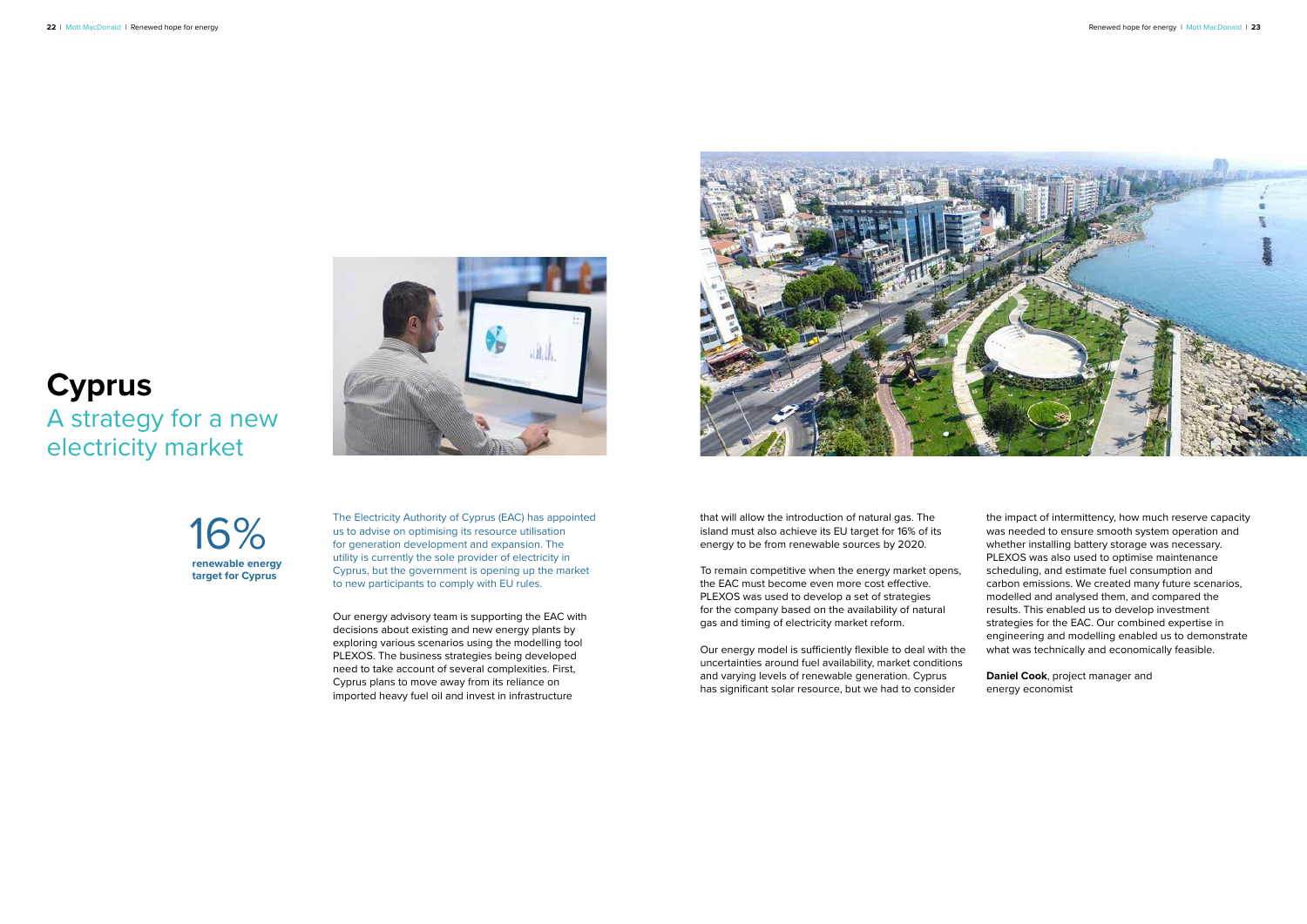#### **South Africa** Innovation in concentrated solar power

A typical dilemma faced by solar power developers is that demand tends to peak at sunset when the sun's energy is fading. But advances in technology have enabled concentrated solar power (CSP) projects in South Africa to add energy storage, extending power availability hours into the night.

Our first scheme was the 100MW KaXu plant in Northern Cape Province, which uses parabolic trough CSP technology. This involves the installation of parabolic-shaped mirrors to focus the sun's energy and heat fluid in tubes. The fluid passes through heat exchangers where it generates steam, which

turns a turbine to generate power. To store the energy, the fluid heats a reservoir of molten salt to 385°C. The salt gradually releases the energy to keep power production going after sunset.

Investor support for innovative technology such as CSP was not immediately forthcoming, however. Unlike solar PV, there was little experience of CSP globally and in South Africa, where the technology is bespoke to the developer. Lenders were initially apprehensive, and with no precedent it was hard to conduct due diligence. Investors had different concerns and key performance indicators, so it was a long process.

> Confidence in the technology has soared through this project, paving the way for development of another parabolic CSP plant. The more-advanced 100MW Xina Solar One plant uses molten salt to provide a five-hour thermal energy storage system. The plant features the largest parabolic trough collector used in a commercial CSP project to date. It has also been developed by Abengoa, which was awarded the US\$880M contract in the third round of renewable energy auctions (REIPPP programme) organised by South Africa's Department of Energy. It was the first CSP project to benefit from the country's 'time of day' payment structure, which incentivises generation during peak demand hours.

We also worked on the 50MW Khi Solar One plant, which has been operational since the beginning of 2016, and are currently involved in all seven CSP projects awarded under South Africa's renewables programme.

**Shilpee Sinha**, project manager and renewable energy engineer

#### 100MW **Xina Solar One**

#### 100MW **KaXu Solar One**

![](_page_12_Picture_15.jpeg)

**Khi Solar One**

As the lenders' technical advisor, we were directly involved in contract negotiations on a daily basis. We accompanied the lenders to Spain to see how the developer's pilot plant worked and provided examples of where equipment used in these projects is already in operation in thermal plants to demonstrate that the technology works.

The KaXu Solar One project began operation in 2015 and is the first large-scale CSP plant with storage developed by the private sector in an emerging market. The project has stimulated local economic growth and created jobs in the Northern Cape, an impoverished province with one of the highest youth unemployment rates in the world.

KaXu Solar One has also brought social benefits. The local community has a minority shareholding in the project, so it directly supports long-term education and economic development initiatives in the area. The project has also contributed to the creation of a local supply chain, generating both skilled and unskilled jobs.

Project developer Abengoa set up a socio-economic and enterprise development programme to promote micro-, small- and medium-sized enterprise development in four communities near the site. The programme provides access to education, infrastructure and funding, business training and promotion of local businesses.

![](_page_12_Picture_11.jpeg)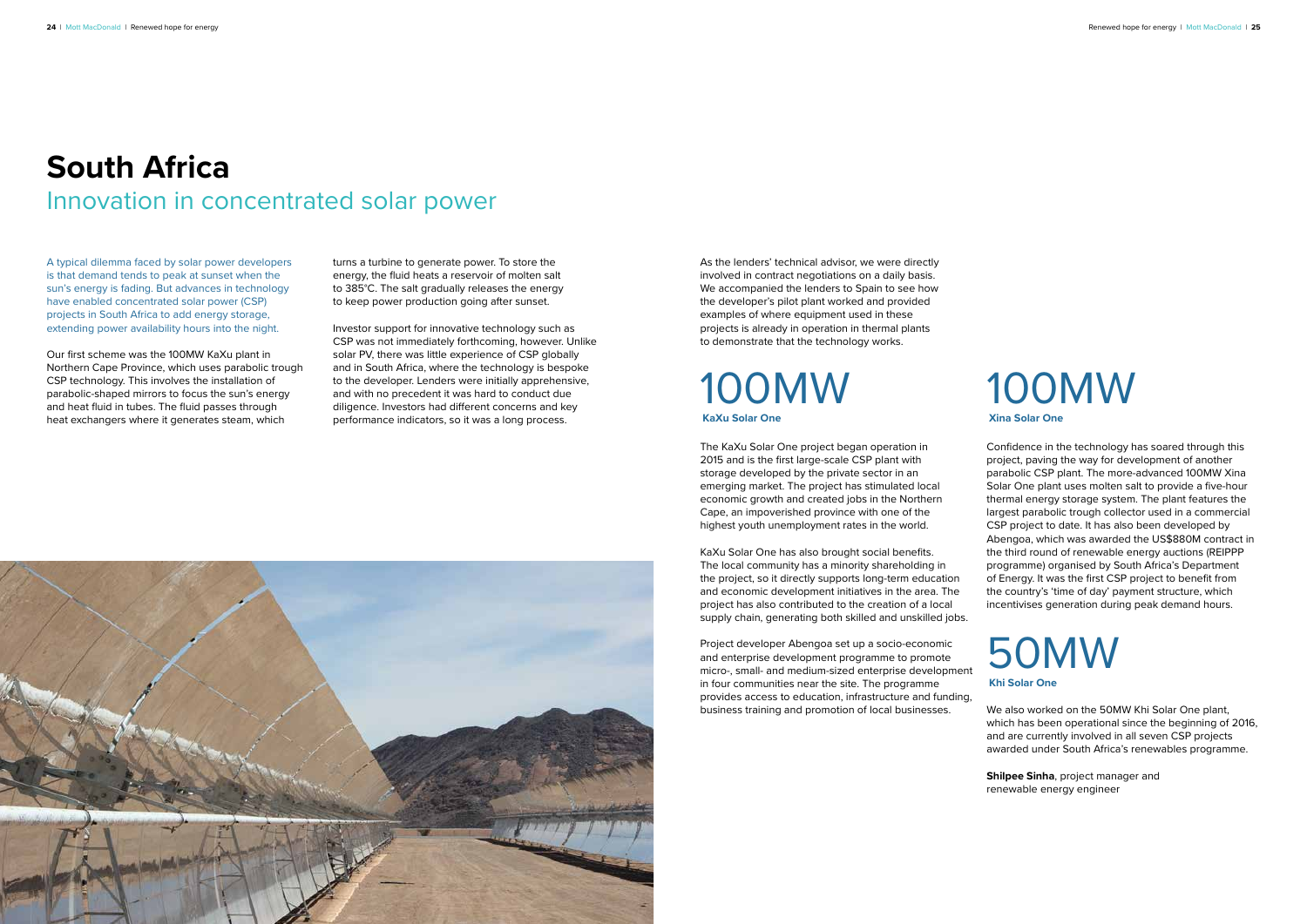![](_page_13_Picture_1.jpeg)

#### **The Netherlands**

Reaching financial close on a 600MW offshore wind farm

> The €2.8bn Gemini project was the largest offshore wind scheme to reach financial close when backing was secured in 2014. It was also one of the largest such projects in the world to be project financed. Comprising 150 Siemens turbines, each with 4MW capacity, it was completed in 2017. The project features two offshore high voltage substations and a pair of 220kV high voltage cables, which transport the energy more than 85km to the coast at Eemshaven.

Sixteen banks and financial institutions were involved. Organisation, communication and a consistent approach to managing information were key to keeping track of the large number of queries and responses flowing between us and the investors. The developer, Canadian energy company Northland Power, understood the value of being open and providing the information sought by the lenders.

As lenders' engineer, our role was to advise banks on the technical risks of the project, and what sort of mitigation could be put in place in terms of health and safety, design, manufacturing and the environment. Financiers' main concern was that long-term production would be lower than forecast or, in a worse-case scenario, the project would not go ahead. So we also had to confirm that the developer was suitably managing risk. installed when the tide was out due to a high tidal range, which prevented the use of boats and barges. Instead, a vehicle ploughed a channel in the sea bed, while laying the cable from a reel mounted on its roof. Assessing these strategies, and monitoring their progress, was key to the lenders remaining confident throughout the construction period that the project would be completed on schedule.

After financial close, our role moved to monitoring construction, providing monthly progress reports to the financial backers. The project team developed objectives, processes and strategies to deliver Gemini over the two-year construction period. We scrutinised these closely as part of our pre-financial close review, and were part of ongoing discussions during the construction phase. For example, the last 15km of the twin 85km export cables could only be

#### 600MW **capacity**

![](_page_13_Picture_10.jpeg)

Environmental concerns, such as protecting sea mammals from the noise of driving monopile foundations into the seabed, was another challenge. Spotters on boats ensured the area was clear of whales and dolphins before work started. After the 'all clear' was sounded, a technique known as 'soft starting', where pile driving begins gently and then increases to the required force, was employed.

The wind farm was completed ahead of schedule and under budget in April 2017. It provides energy to approximately 785,000 households and is helping the Netherlands meet its target of 14% renewable energy generation by 2020. It will also cut carbon emissions by 1.25Mt each year.

**Will Lamond**, project manager and renewable energy engineer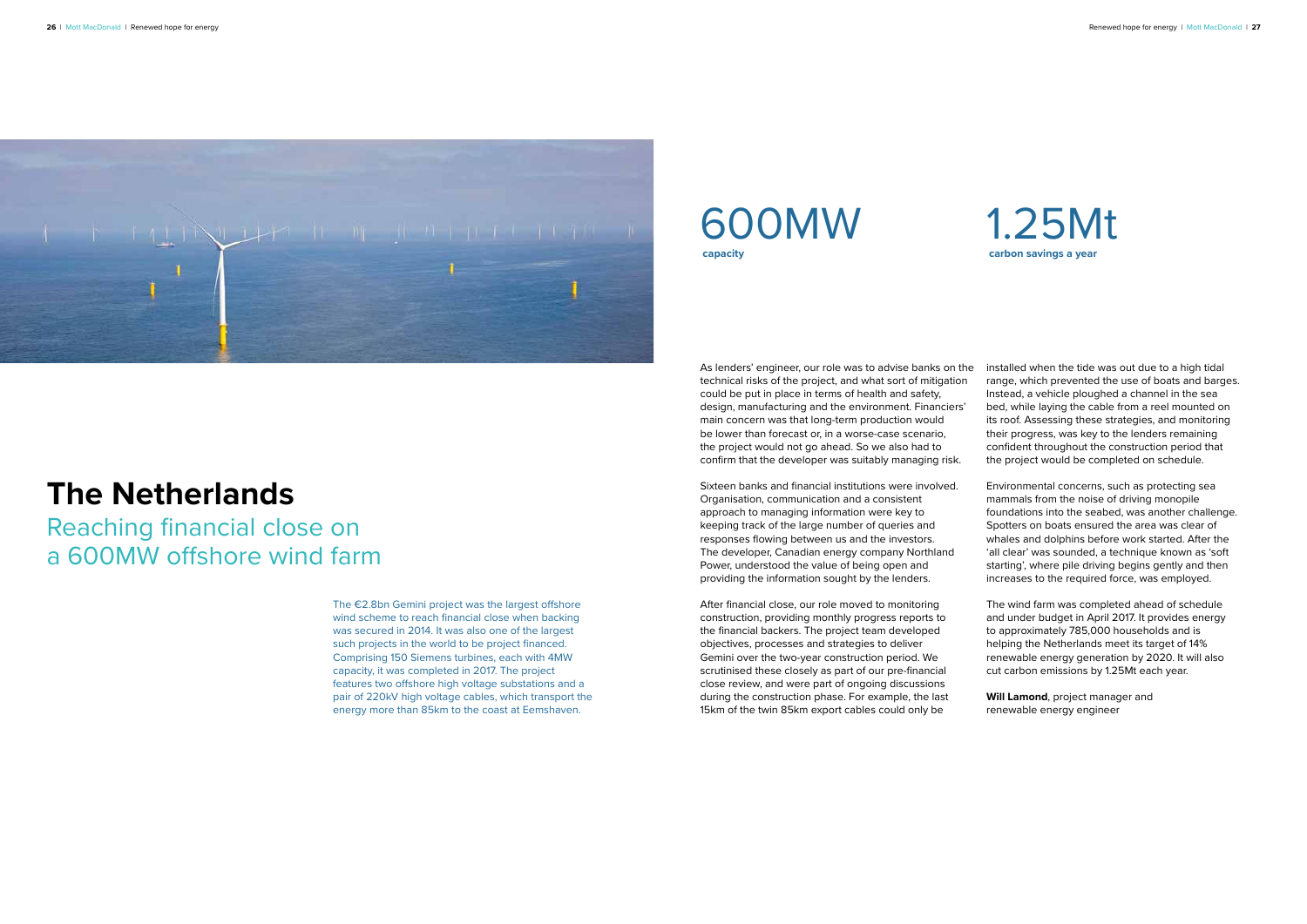![](_page_14_Picture_1.jpeg)

#### **Tanzania**

#### Capacity building of safeguards for geothermal energy

Tanzania's location in Africa's Rift Valley gives it rich potential for geothermal energy. Successful development of plants exploiting this renewable resource in neighbouring Kenya has spurred Tanzania to explore its own opportunities. Development of geothermal plants has the potential to alleviate the frequent blackouts suffered in the country, while also aiding sustainable development and reducing poverty.

The government has established the Tanzania Geothermal Development Company (TGDC) to spearhead new geothermal projects. TGDC already has technical approval to undertake exploratory drilling in Ngozi, in the south west of the country, and initial studies have shown the site has the potential to produce 200MW of energy.

To investigate the full potential of geothermal energy, TGDC requires financial support from institutions such as the World Bank and African Development Bank. Each bank has its own environmental and social guidelines that must be followed to obtain funding.

The World Bank appointed us to assess and build capacity within TGDC to enable it to meet the environmental and social impact assessment (ESIA) standards demanded by international lenders. We also trained staff from state-owned electricity supplier TANESCO, the Ministry of Energy and Minerals and the National Environment Management Council, which are responsible for granting certificates for the environmental process. The aim was for us to help develop the in-house skills needed to undertake ESIAs for Ngozi and for other potential projects over the coming years.

We assessed TGDC's ability to undertake an ESIA to international standards and then prepared a bespoke training programme to plug the gaps. This covered all environmental and social aspects of a geothermal project, from air quality and biodiversity to indigenous people and cultural heritage. We explained how all these issues should be reflected in project design, and how Tanzania's impact assessment processes differed from the international ESIA approach.

For example, when it came to stakeholder engagement, TGDC had organised public meetings to discuss geothermal technology in Ngozi but had not addressed its potential impacts, something that is required by international standards. We gave a presentation on stakeholder engagement addressing objectives, strategies and activities as well as what materials are required to stage a consultation event.

Our team briefed trainees on how to respond to questions and possible audience behaviour. Trainees prepared responses to questions likely to be raised, and they took part in a role-play exercise, acting as representatives of the local government, a small business owner, farmers and environmental campaigners. A lot of information

had to be communicated to take trainees from limited knowledge of international ESIAs to being able to produce one for a geothermal energy project, which involves complex technology and multifaceted environmental and social issues.

Excellent feedback was received from participants, particularly on how topics were taught and the interactive nature of the training. Our work contributed significantly to TGDC's capability to assess, address and manage environmental and social risks and impacts, and helped to identify appropriate, project-specific mitigation and opportunities for enhancing environmental and social benefits in line with international good practice.

The increased capacity will go beyond benefiting the Ngozi project and contribute to the sustainable development of similar future projects in TGDC's pipeline.

**Shalini Arora**, project manager and environmental specialist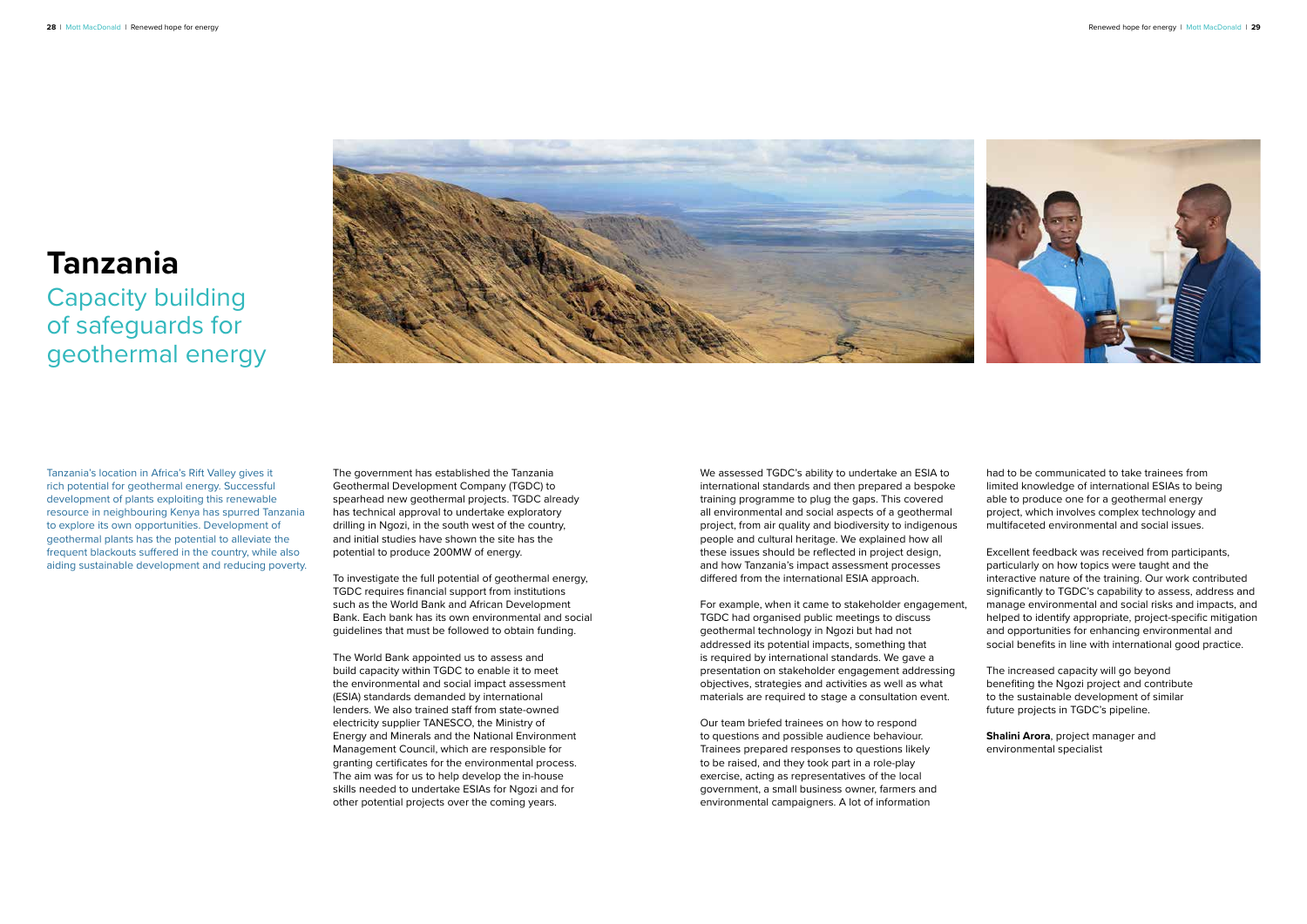![](_page_15_Picture_1.jpeg)

#### **Pakistan**

Hydropower high in the Himalayas

Located in the Kaghan Valley, high in the Himalayan mountains, the Suki Kinari hydroprower plant faces challenges in terms of extreme cold and complex geology. It will be powered by the Kunhar River, which traverses the length of Pakistan.

![](_page_15_Picture_5.jpeg)

We have been involved in the project since 2008, conducting an initial feasibility study. We are now working as owner's engineer for developer SK Hydro Consortium, a role that involves reviewing the design, construction supervision and project management. The project achieved financial close in 2016. The engineering, procurement and construction contract is for six years and was awarded to the China Gezhouba Group Corporation (CGGC).

The plant has a run-of-river design and enough active reservoir volume to generate four hours of peak power. This lowers the capital cost and minimises environmental impacts. There will be a height difference of more than 900m between the head of the dam and the powerhouse, enabling the plant to produce 870MW. location, which can go as low as -20°C. The location of the underground powerhouse was moved closer to the river. This now requires only a 700m access tunnel rather than the 4km tunnel in the original design. The complex geology of the area is the biggest

The project is now in the detailed design and construction phase. Both of these processes are being carried out in tandem, allowing design changes to be made when necessary. For example, the dam was originally designed with an asphalt face to make it watertight. This was amended so that the asphalt was inside the core of the dam, significantly improving its ability to deal with extreme temperatures at the

#### 3050GWh **annual energy generation**

challenge. It is a seismic area with active faults, and seismic specialists have advised on expected movement in the faults over the next 100 years, with the structures being designed accordingly.

Scheduling of construction has to take account of very low winter temperatures. Snow and poor road conditions halt construction of the dam during winter months, but work on the powerhouse can continue because it is underground.

The plant is urgently needed as Pakistan suffers frequent power cuts. Suki Kinari will provide peak power, so it can be mobilised when needed to help stabilise the grid. It is scheduled to start generating power at the end of 2022.

**Eric Guilleminot**, project manager and hydropower technical director